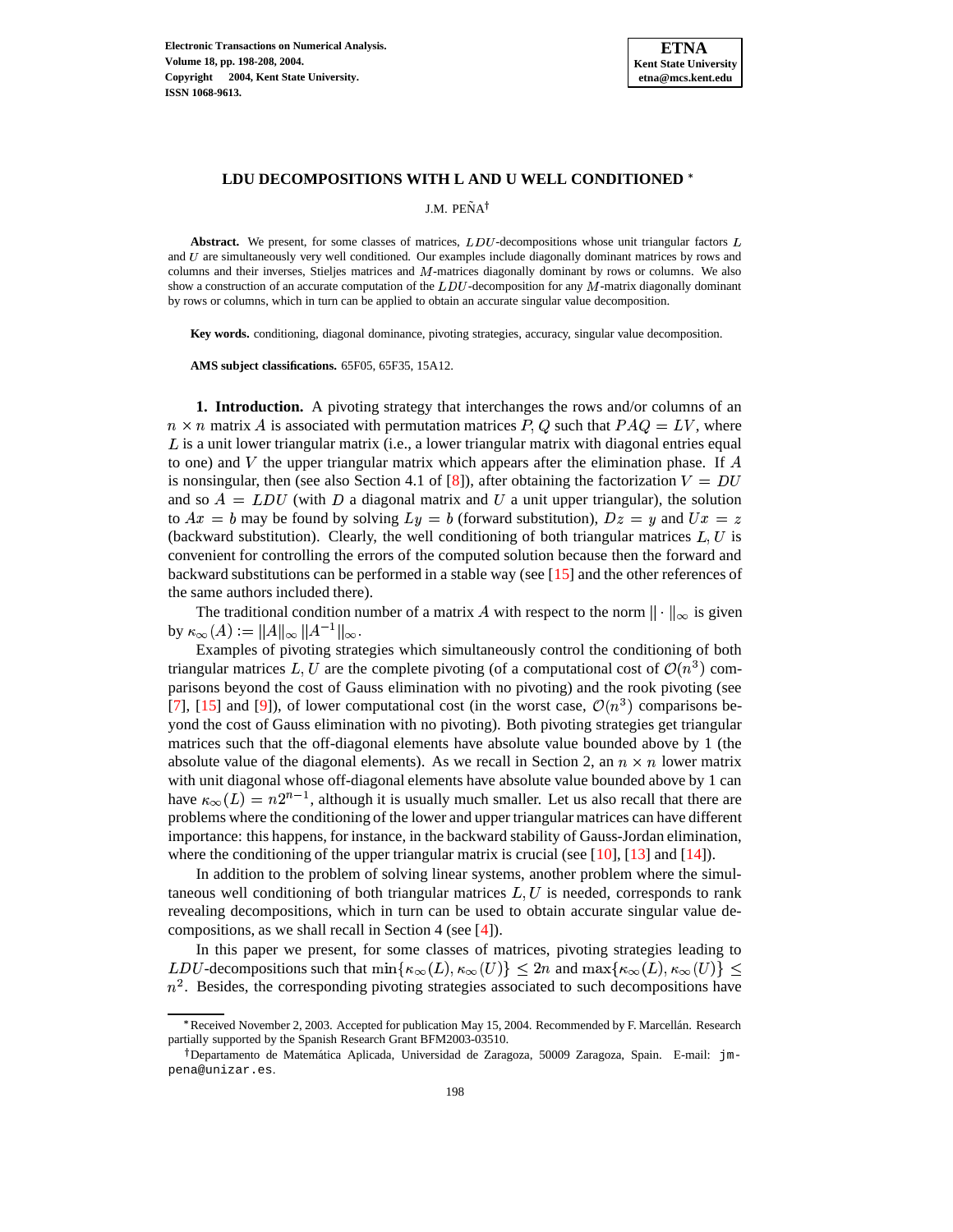**ETNA Kent State University etna@mcs.kent.edu**

low computational cost: in the worst case,  $\mathcal{O}(n^2)$  elementary operations beyond the cost of

Gauss elimination with no pivoting. We start by showing in Section 2 that diagonal dominance implies very well conditioning of both unit triangular matrices  $L, U$ . In Section 2 we also prove that if either a nonsingular matrix or its inverse is diagonally dominant by rows and columns, then we can assure an  $LDU$ -decomposition of  $A$  (without row or column exchanges) with  $L$  and  $U$  diagonally dominant by columns and rows, respectively.

In Section 3, we find  $LDU$ -decompositions with  $L$  and  $U$  diagonally dominant by columns and rows, respectively, in the cases of Stieljes matrices or  $M$ -matrices diagonally dominant by rows or columns. As for this last class of matrices, we show in Section 4 how to construct an accurate  $LDU$ -decomposition (i.e., with small relative error in each entry of  $L$ , D and U) satisfying the previous properties and with  $\mathcal{O}(n^3)$  elementary operations beyond the cost of Gauss elimination with no pivoting.

In  $[5]$ , Demmel and Koev also present a method to compute accurately an  $LDU$ decomposition of an  $n \times n$  M-matrix diagonally dominant by rows. They use symmetric complete pivoting and so they can guarantee that one of the obtained triangular matrices is diagonally dominant and the other one has the off-diagonal elements with absolute value bounded above by the diagonal elements, in contrast to our method, where we can guarantee that both triangular matrices are diagonally dominant. Our pivoting strategy needs to increase the computational cost of Gauss elimination in  $\mathcal{O}(n^2)$  elementary operations, and this cost is greater than that of the symmetric complete pivoting (which only needs  $\mathcal{O}(n^2)$  comparisons).

**2. Auxiliary results and diagonal dominance.** As we have commented above, the triangular factors of the  $LDU$ -decomposition appearing when we apply complete pivoting to an  $n \times n$  nonsingular matrix have off-diagonal elements with absolute value bounded above by 1 and then their condition numbers are bounded in terms of  $n$ . It is well known that this bound is exponential. In fact, consider the unit lower triangular matrix L with  $-1$  at each entry  $(i, j)$ with  $i > j$ . Then the corresponding entry of  $L^{-1}$  is  $2^{j-i-1}$  and so  $\kappa_{\infty}(L) = n2^{n-1}$ . However, usually, small values for the condition numbers of  $L$  and  $U$  appear. This phenomenon is similar to that of the backward error in Gauss elimination with partial pivoting, which is usually much smaller than the theoretical exponential bound.

<span id="page-1-1"></span>The following result shows that unit triangular matrices diagonally dominant by rows or columns are always very well conditioned.

PROPOSITION 2.1. Let  $T = (t_{ij})_{1 \le i,j \le n}$  be a unit triangular matrix diagonally domi*nant* by columns (resp., rows). Then the elements of  $T^{-1}$  have absolute value bounded above by *1* and  $\kappa_{\infty}(T) \leq n^2$  (resp.,  $\kappa_{\infty}(T) \leq 2n$ ).

*Proof.* Let us assume that  $T$  is a unit lower triangular matrix diagonally dominant by columns. If we compute  $T^{-1}$  by a procedure similar to Gauss-Jordan elimination, but using column elementary operations instead of row elementary operations and starting from the last row, we can easily obtain the following bound for the absolute value of  $(T^{-1})_{ij}$  for any  $i \in \{1, \ldots, n\}$  and  $i \geq j$ :

<span id="page-1-0"></span>
$$
(2.1) \qquad |(T^{-1})_{ij}| \leq
$$
  
 
$$
|t_{ij}| + |t_{i-1,j}| |(T^{-1})_{i,i-1}| + |t_{i-2,j}| |(T^{-1})_{i,i-2}| + \cdots + |t_{j+1,j}| |(T^{-1})_{i,j+1}|.
$$

Let us first prove that  $|(T^{-1})_{ij}| \leq 1$  when  $i > j$  by induction on  $i - j$ . It holds when  $i - j = 0$  because  $|(T^{-1})_{ii}| = 1$  and when  $i - j = 1$  because  $|(T^{-1})_{j+1,j}| = |t_{j+1,j}| \leq 1$ . Let us assume that it holds when  $i - j \leq k$  and let us prove it when  $i - j = k + 1$ . In this case, if we apply the induction hypothesis to  $(2.1)$  we derive

$$
|(T^{-1})_{ij}| \leq \sum_{s \neq j} |t_{sj}| \leq 1.
$$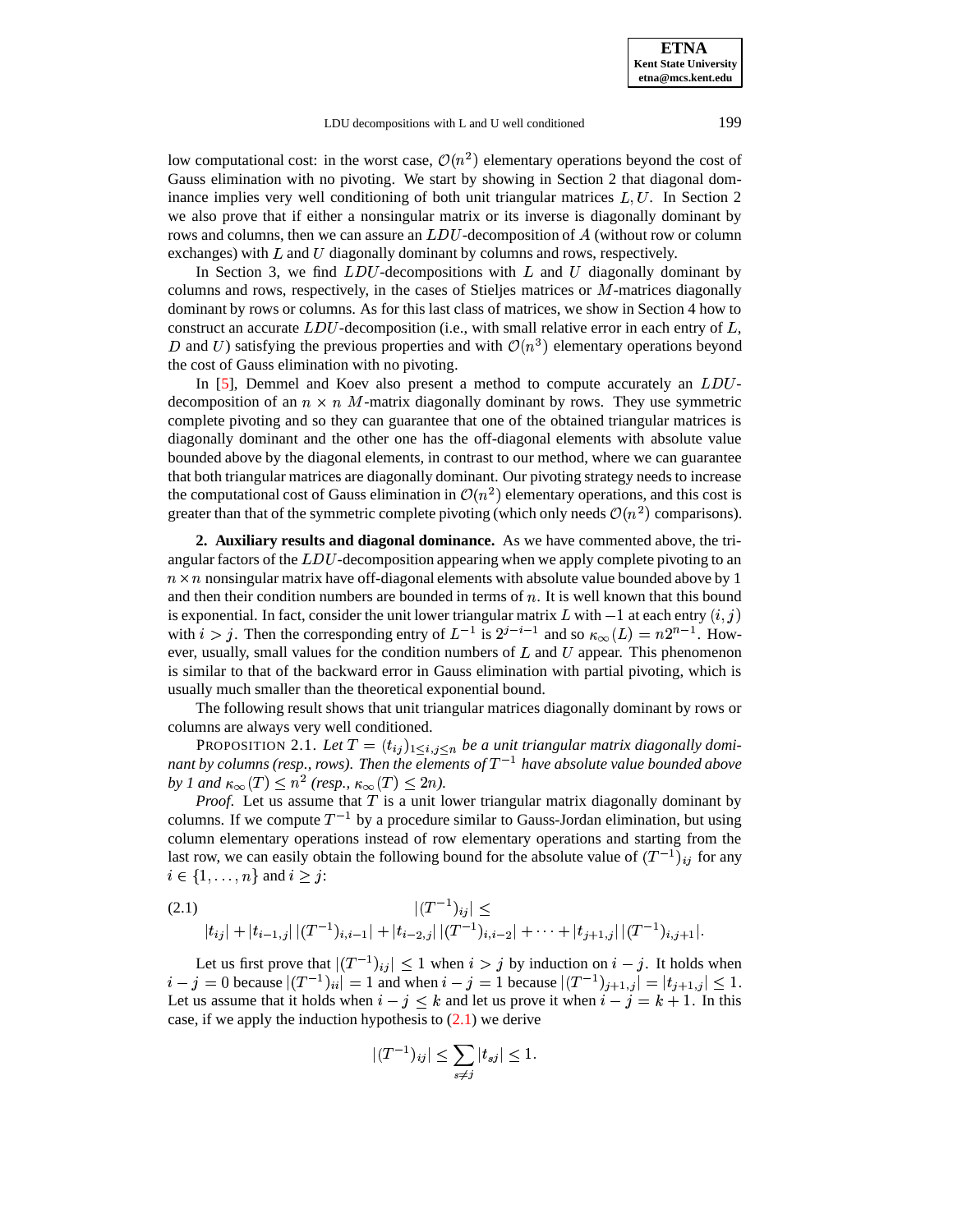Then  $||T^{-1}||_{\infty} \leq n$  and so  $\kappa_{\infty}(T) \leq n^2$ .

If  $T$  is a unit upper triangular matrix diagonally dominant by columns, a similar proof for the bound of the absolute value of the elements of its inverse can be derived and then we get the same bounds for  $\kappa_{\infty}(T)$ . For the cases when T is diagonally dominant by rows, analogous proofs can also be derived for the absolute value of the elements of their inverse matrices and the bound for  $\kappa_{\infty}(T)$  holds because in these cases  $||T||_{\infty} \leq 2$ .

*Remark* 2.1. When  $T$  is a unit triangular matrix diagonally dominant by columns and using  $\kappa_1(A) := \|A\|_1 \|A^{-1}\|_1$  instead of  $\kappa_\infty$ , we can deduce, from  $||T||_1 \leq 2$  and the information provided in Proposition [2.1](#page-1-1) on the elements of its inverse, that  $\kappa_1(T) \leq 2n$ .

By Proposition [2.1,](#page-1-1) we know that unit triangular matrices diagonally dominant by rows or columns are very well conditioned. So our next goal will be finding  $LDU$  factorizations with  $L$  and  $U$  very well conditioned. Let us start by showing in the next result a first example, where pivoting is not necessary.

PROPOSITION 2.2. If A (resp.,  $A^{-1}$ ) is an  $n \times n$  ( $n \geq 2$ ) nonsingular matrix diagonally *dominant by rows and columns, then the LDU-decomposition of A satisfies*  $\kappa_{\infty}(L) \leq n^2$ *(resp.,*  $\kappa_{\infty}(L) < 2n$ *)* and  $\kappa_{\infty}(U) \leq 2n$  *(resp.,*  $\kappa_{\infty}(U) \leq n^2$ *).* 

Proof. Let us first assume that A is diagonally dominant by rows and columns. It is well known (cf.  $[16]$ ) that diagonal dominance by rows or columns is inherited by the Schur complements obtained when performing Gauss elimination. So, the  $LDU$ -decomposition of A satisfies that  $L$  diagonally dominant by columns and  $U$  diagonally dominant by rows and, by Proposition [2.1,](#page-1-1)  $\kappa_{\infty}(L) \leq n^2$  and  $\kappa_{\infty}(U) \leq 2n$ .

Let us now assume that  $A^{-1}$  is diagonally dominant by rows and columns. Given a matrix B, let  $B^{\#}$  be the matrix obtained from B by reversing the order of its rows and columns (that is,  $B^* = PBP$ , where P is the backward identity matrix). Besides, since  $P^{-1} = P$ , it can be proved that  $\kappa_{\infty}(B^*) = \kappa_{\infty}(B)$ . Clearly,  $(A^{-1})^*$  is also diagonally dominant by rows and columns. Then, by the previous paragraph,

<span id="page-2-0"></span>
$$
(2.2) \t\t (A^{-1})^{\#} = LDU
$$

with  $L$  unit lower triangular diagonally dominant by columns and  $U$  unit upper triangular diagonally dominant by rows. Premultiplicating and postmultiplicating  $(2.2)$  by P, we can deduce from [\(2.2\)](#page-2-0) that

$$
A^{-1} = L^\# D^\# U^\#
$$

and so

<span id="page-2-1"></span>
$$
(2.3) \t\t A = (U^{\#})^{-1}(D^{\#})^{-1}(L^{\#})^{-1}.
$$

Let us observe that  $L^{\#}$  (and so its inverse) is unit upper triangular and that  $U^{\#}$  (and so its inverse) is unit lower triangular. Therefore,  $(2.3)$  gives the  $LDU$ -decomposition of A. Since, by Proposition [2.1,](#page-1-1)  $\kappa_{\infty}((U^{\#})^{-1}) = \kappa_{\infty}(U^{\#}) = \kappa_{\infty}(U) \leq 2n$  and  $\kappa_{\infty}((L^{\#})^{-1}) =$  $\kappa_{\infty}(L^{\#}) = \kappa_{\infty}(L) \leq n^2$ , the result follows.  $\mathsf{\Pi}$ 

**3. Decompositions for Stieljes matrices and -matrices diagonally dominant.** A real matrix with nonpositive off-diagonal elements is called a  $Z$ -matrix. Let us recall that if a Z-matrix can be expressed as

$$
A = sI - B, \quad B \ge 0, \quad s \ge \rho(B)
$$

(where  $\rho(B)$  is the spectral radius of B), then it is called an M-matrix. Nonsingular Mmatrices form a subclass of  $Z$ -matrices and have important applications, for instance, in iterative methods in numerical analysis, in the analysis of dynamical systems, in economics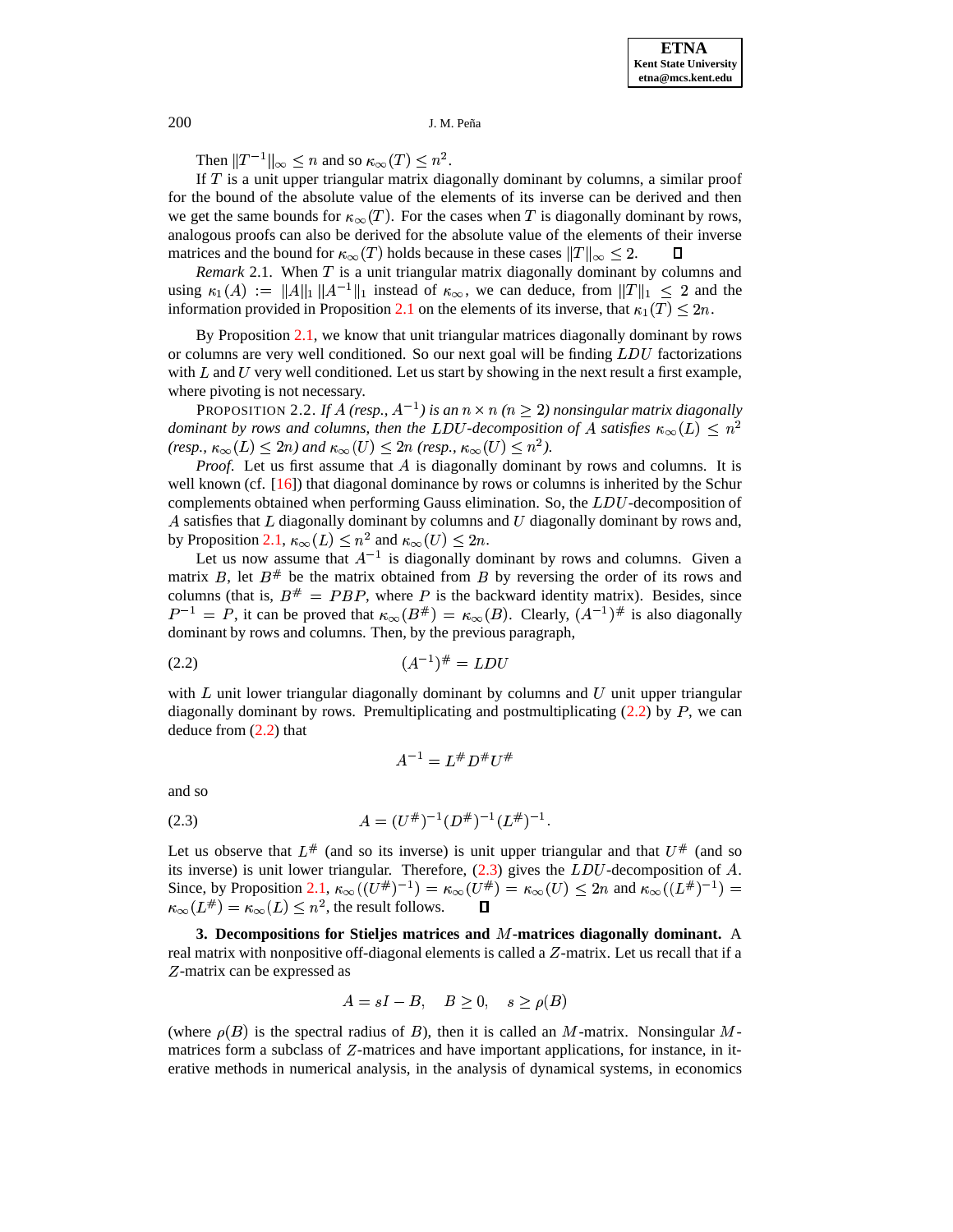#### LDU decompositions with L and U well conditioned 201

and in mathematical programming. Nonsingular  $M$ -matrices have many equivalent definitions. In fact, in Theorem 2.3 in Chapter 6 of [\[3\]](#page-10-10) appear fifty equivalent definitions. In particular, given a  $Z$ -matrix, the following three properties are equivalent:  $A$  is a nonsingular M-matrix,  $A^{-1}$  is nonnegative and all leading principal minors of A are strictly positive. A *Stieljes matrix* is a symmetric nonsingular M-matrix (see [\[3\]](#page-10-10)). Taking into account the previous equivalences for  $M$ -matrices, we can also define a Stieljes matrix as a positive definite symmetric  $Z$ -matrix. In this section, we shall consider factorizations of Stieljes matrices and factorizations of M-matrices diagonally dominant by rows or columns. As we have commented in the introduction, we are interested in  $LDU$ -factorizations and so, in the context of symmetric matrices, in  $LDL<sup>T</sup>$ -factorizations. Moreover,  $LDL<sup>T</sup>$  is also sometimes preferred over the Cholesky factorization: with tridiagonal matrices or when it is convenient to avoid the calculation of square roots.

Given  $k \in \{1, 2, \ldots, n\}$ , let  $\alpha, \beta$  be two increasing sequence of k positive integers less than or equal to *n*. Then we denote by  $A[\alpha|\beta]$  the  $k \times k$  submatrix of A containing rows numbered by  $\alpha$  and columns numbered by  $\beta$ . For principal submatrices, we use the notation  $A[\alpha] := A[\alpha]\alpha$ . Gaussian elimination with a given pivoting strategy, for nonsingular matrices  $A = (a_{ij})_{1 \le i,j \le n}$ , consists of a succession of at most  $n-1$  major steps resulting in a sequence of matrices as follows:

<span id="page-3-0"></span>
$$
(3.1) \qquad A = A^{(1)} \longrightarrow \tilde{A}^{(1)} \longrightarrow A^{(2)} \longrightarrow \tilde{A}^{(2)} \longrightarrow \cdots \longrightarrow A^{(n)} = \tilde{A}^{(n)} = DU,
$$

where  $A^{(t)} = (a_{ij}^{(t)})_{1 \le i,j \le n}$  $\binom{t}{i}$ <sub>1</sub>  $\leq$ <sub>1</sub>  $\leq$ <sub>1</sub> has zeros below its main diagonal in the first  $t-1$  columns and DU is upper triangular with the pivots on its main diagonal. The matrix  $\tilde{A}^{(t)} = (\tilde{a}_{i,j}^{(t)})_{1 \le i,j \le n}$ is obtained from the matrix  $A^{(t)}$  by reordering the rows and/or columns  $t, t+1, \ldots, n$  of  $A^{(t)}$ according to the given pivoting strategy and satisfying  $\tilde{a}_{tt}^{(t)} \neq 0$ . To obtain  $A^{(t+1)}$  from  $\tilde{A}^{(t)}$ we produce zeros in column t below the *pivot element*  $\tilde{a}_{tt}^{(t)}$  by subtracting multiples of row from the rows beneath it. We say that we carry out a *symmetric pivoting strategy* when we perform the same row and column exchanges, that is,  $PAP<sup>T</sup> = LDU$ , where P is the associated permutation matrix.

In [\[12\]](#page-10-11) we defined a symmetric *maximal absolute diagonal dominance* (m.a.d.d.) pivoting as a symmetric pivoting which chooses as pivot at the the step  $(1 \le t \le n - 1)$  a row  $i_t(\geq t)$  satisfying

$$
|a_{i_t i_t}^{(t)}| - \sum_{j \geq t, j \neq i_t} |a_{i_t j}^{(t)}| = \max_{t \leq i \leq n} \{ |a_{ii}^{(t)}| - \sum_{j \geq t, j \neq i} |a_{ij}^{(t)}| \}.
$$

In order to determine uniquely the strategy, we suppose that we choose the first index  $i_t (\geq t)$ satisfying the previous property and such that  $a_{i,i}^{(t)} \neq 0$ , and then we interchange the row and column t by the row and column  $i_t$ .

*Remark* 3.1. By applying Theorem 2 of [\[1\]](#page-10-12) to  $A<sup>T</sup>$ , a nonsingular M-matrix A always has a diagonal element  $a_{ii}$  such that  $(a_{ii} = ||a_{ii}| > \sum_{i \neq i}$  $\frac{1}{\sum_{i \neq i} a_{ij}}$  $|a_{ij}|$  and so this property is satisfied by the pivot chosen by the symmetric m.a.d.d. pivoting strategy. Performing the corresponding row and column permutation of the matrix  $A = A^{(1)}$  produces again a nonsingular M-matrix  $A^{(1)}$ . By [\[6\]](#page-10-13), the Schur complement of an M-matrix is also an M-matrix. So, we can iterate the previous argument to the nonsingular M-matrices  $A^{(t)}[t, \ldots, n]$  and show that, if A is a nonsingular M-matrix, then the resulting upper triangular matrix  $DU$  is strictly diagonally dominant by rows.

Let us now focus on Stieljes matrices. Although Gauss elimination without pivoting of a positive definite symmetric matrix is stable, it does not guarantee the well conditioning of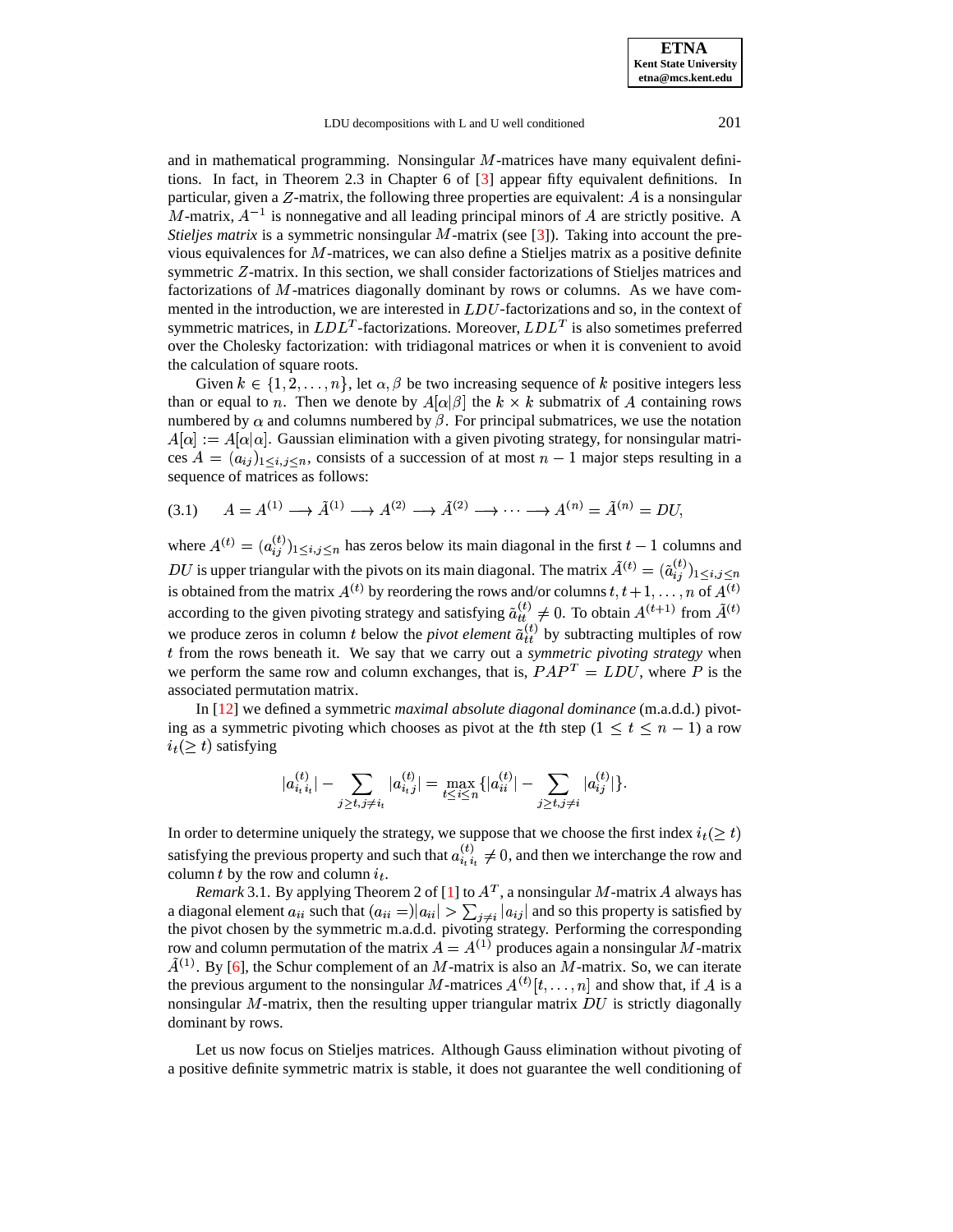the triangular factors. So, we have to admit pivoting strategies and, in order to preserve the symmetry, symmetric pivoting strategies. For positive definite symmetric matrices, it is well known that we can perform symmetric complete pivoting (which increases in  $\mathcal{O}(n^2)$  comparisons the computational cost) and obtaining the triangular matrix  $L$  with elements of absolute value bounded above by 1. However, if we have a Stieljes matrix and we apply the symmetric m.a.d.d. pivoting strategy, we get with a computational effort of  $\mathcal{O}(n^2)$  elementary operations (as we shall recall at the end of the section) that the triangular factors are strictly diagonally dominant, and they can be much better conditioned than those obtained with symmetric complete pivoting, as shown in Example 3.1. In fact, if we have a Stieljes matrix and apply symmetric m.a.d.d. pivoting, then  $DL^{\overline{T}}$  (and so  $L^T$ ) is strictly diagonally dominant by rows by Remark 3.1. Therefore  $L$  is strictly diagonally dominant by columns. So, we have the following result.

<span id="page-4-0"></span>PROPOSITION 3.1. If A is an Stieljes matrix and P is the permutation matrix associated to the symmetric m.a.d.d. pivoting strategy, then  $PAP<sup>T</sup> = LDL<sup>T</sup>$ , where L is a unit lower *triangular matrix strictly diagonally dominant by columns.*

The following example shows that applying symmetric complete pivoting to a Stieljes matrix does not guarantee that the triangular factors are diagonally dominant. In fact, we show a  $3 \times 3$  matrix for which the symmetric complete pivoting produces triangular factors worse conditioned than those obtained by the symmetric m.a.d.d. pivoting. Moreover, the condition numbers of the triangular factors associated to the symmetric complete pivoting do not satisfy the bounds of Proposition [2.1](#page-1-1) (which, in turn, are always satisfied by the triangular factors associated to the symmetric m.a.d.d. pivoting by Proposition [3.1\)](#page-4-0).

*Example* 3.1. Given the Stieljes matrix

$$
A=\left[\begin{array}{ccc}100&-70&-70\\-70&199/2&-1\\-70&-1&99\end{array}\right],
$$

the contract of the contract of the contract of

then the permutation matrix associated to the symmetric complete pivoting is the identity and  $A = LDL^T$ , where

$$
L = \left[ \begin{array}{ccc} 1 & 0 & 0 \\ -7/10 & 1 & 0 \\ -7/10 & -100/101 & 1 \end{array} \right].
$$

It can be checked that  $\kappa_{\infty}(L) \approx 9.1$  and  $\kappa_{\infty}(L^T) \approx 7.42$ . However, the symmetric m.a.d.d. pivoting interchanges the first and second rows and columns in the first step of Gauss elimination and it still produces another row and column exchange in the second step. If  $P$  is the permutation matrix associated to the symmetric m.a.d.d. pivoting, then  $PAP<sup>T</sup> = LDL<sup>T</sup>$ , where

$$
P=\left[\begin{array}{ccc} 0 & 1 & 0 \\ 0 & 0 & 1 \\ 1 & 0 & 0 \end{array}\right],\quad L=\left[\begin{array}{ccc} 1 & 0 & 0 \\ -2/199 & 1 & 0 \\ -140/199 & -14070/19699 & 1 \end{array}\right],
$$

and so  $\kappa_\infty(L) \approx 5.86$  and  $\kappa_\infty(L^T) \approx 2.95.$ 

The following remark shows that the symmetric m.a.d.d. pivoting also can be applied to an  $n \times n$  M-matrix A of rank  $r < n$  diagonally dominant by columns in order to obtain an upper triangular matrix  $A^{(r+1)} = DU$ , whose r first diagonal entries are nonzero.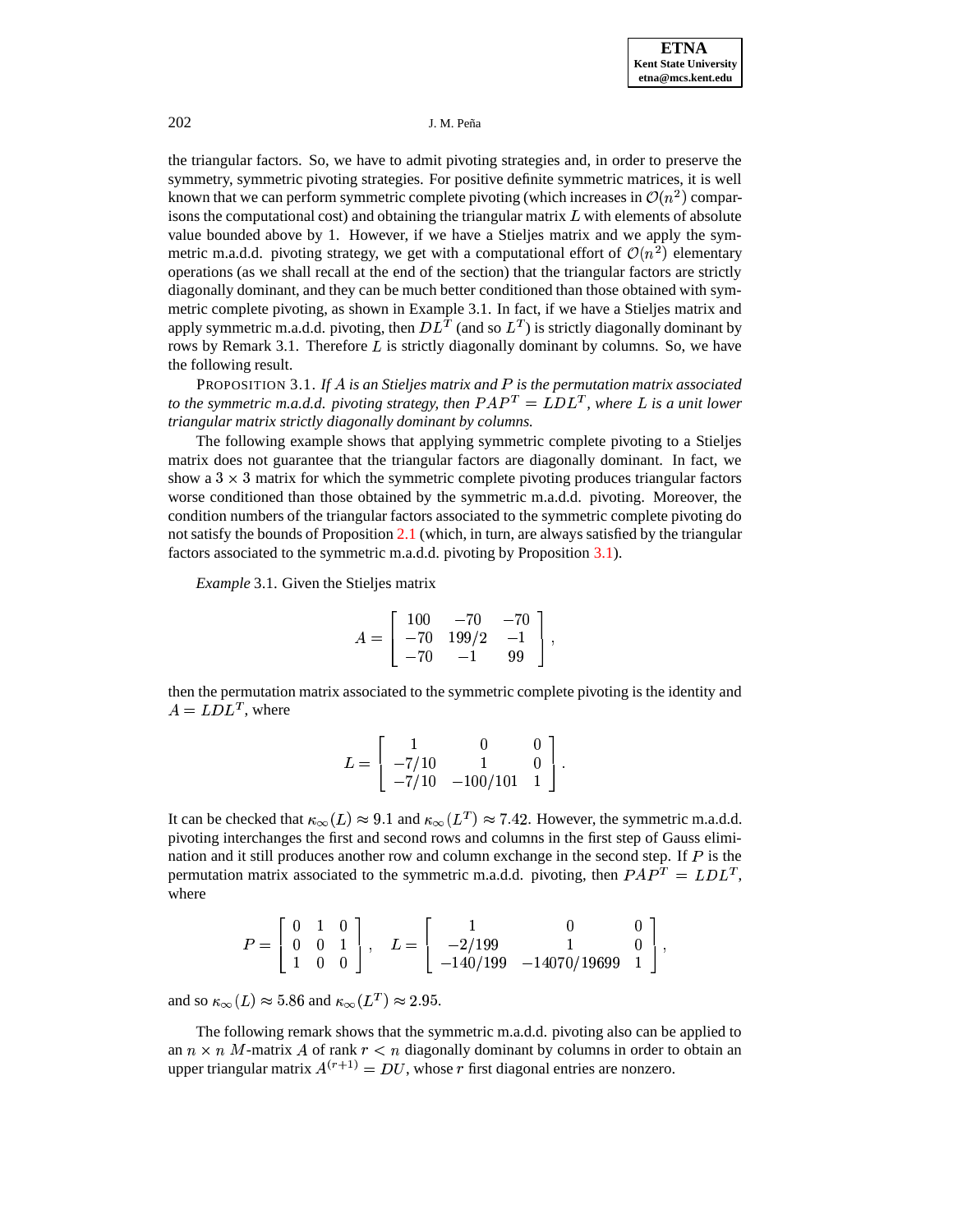*Remark* 3.2. Let A be a nonzero  $n \times n$  M-matrix A of rank  $r < n$  diagonally dominant by columns. Since by Theorem 1 of [\[1\]](#page-10-12), an M-matrix A always has a diagonal element  $a_{ii}$ such that

<span id="page-5-0"></span>(3.2) 
$$
(a_{ii} =)|a_{ii}| \geq \sum_{j \neq i} |a_{ij}|,
$$

this property is satisfied by the pivot chosen by the symmetric m.a.d.d. pivoting strategy. Let this property is satisfied by the pivot chosen by the symmetric m.a.d.d. pivoting strategy. Let  $\{i_1, \ldots, i_s\}$  be the set of row indices for which the corresponding diagonal element satisfies  $(3.2)$ . Let us see that we can find a nonzero pivot satisfying  $(3.2)$ . For this purpose, let us assume that  $a_{i_1 i_1} = \cdots = a_{i_s i_s} = 0$  and we shall get a contradiction. From [\(3.2\)](#page-5-0) we deduce assume that  $a_{i_1 i_1} = \cdots = a_{i_s i_s} = 0$  and we shall get a contradiction. From (3.2) we deduce that all off-diagonal elements of rows  $i_1, \ldots, i_s$  are also null. Since A is diagonally dominant that all off-diagonal elements of rows  $i_1, \ldots, i_s$  are also null. Since A is diagonally dominant<br>by columns, all off-diagonal elements of columns  $i_1, \ldots, i_s$  are also null. Then we form the by columns, all off-diagonal elements of columns  $i_1, \ldots, i_s$  are also null. Then we form the submatrix C obtained from A by deleting rows and columns  $i_1, \ldots, i_s$ , which are null. It is well known that the principal submatrices of an  $M$ -matrix are also  $M$ -matrices (cf. Theorem 4.3 of Chapter 6 of  $[11]$ ). Hence C is an M-matrix and, again by Theorem 2 of  $[1]$ , there exists a diagonal element of C (and so of A) satisfying  $(3.2)$ , contradiction which proves that we can find a nonzero pivot satisfying  $(3.2)$ . Performing the corresponding row and column permutation of the matrix  $A = A^{(1)}$  produces again an M-matrix diagonally dominant by columns  $A^{(1)}$ . By [\[6\]](#page-10-13), the Schur complement of an M-matrix is also an M-matrix. So, we can iterate the previous argument to the nonzero  $M$ -matrices diagonally dominant by columns  $A^{(t)}[t, \ldots, n], 1 \le t \le r$ . The matrix  $A^{(r+1)}[r+1, \ldots, n]$  is null. In conclusion, the symmetric m.a.d.d. pivoting applied to an  $n \times n$  M-matrix A of rank  $r < n$  diagonally dominant by columns has produced the following sequence of matrices (instead of [\(3.1\)](#page-3-0)):

<span id="page-5-1"></span>
$$
(3.3) \qquad A = A^{(1)} \longrightarrow \tilde{A}^{(1)} \longrightarrow A^{(2)} \longrightarrow \tilde{A}^{(2)} \longrightarrow \cdots \longrightarrow A^{(r+1)} = DU,
$$

where  $DU$  is an upper triangular matrix with its diagonal formed by the  $r$  nonzero pivots and  $n-r$  zeros.

If we have an  $M$ -matrix  $A$  diagonally dominant by rows or columns, the symmetric m.a.d.d. pivoting also provides an  $LDU$ -decomposition with  $L$  and  $U$  well conditioned as the following result shows.

<span id="page-5-2"></span>PROPOSITION 3.2. If A is an M-matrix diagonally dominant by rows or columns and *is the permutation matrix associated to the symmetric m.a.d.d. pivoting strategy of or*  $A<sup>T</sup>$ , respectively, then  $PAP<sup>T</sup> = LDU$ , where L is a lower triangular matrix diagonally *dominant by columns and is an upper triangular matrix diagonally dominant by rows.*

Proof. Let us assume that A is diagonally dominant by columns. By Remark 3.2,  $PAP^T = LDU$ , where the upper triangular matrix DU (and so U) is diagonally dominant by rows. As we have recalled in Section 2, diagonal dominance by columns is inherited by the Schur complements and hence  $L$  is diagonally dominant by columns.

If A is diagonally dominant by rows, we apply Gauss elimination with the symmetric m.a.d.d. pivoting to  $A<sup>T</sup>$  (which is an M-matrix diagonally dominant by columns) and so, by the previous paragraph, there exists a permutation matrix P such that  $PA^T P^T = L D U$ , with  $L$  a lower triangular matrix diagonally dominant by columns and  $U$  an upper triangular matrix diagonally dominant by rows. So,  $PAP^{T} = U^{T}D^{T}L^{T}$ , where  $U^{T}$  is a lower triangular matrix diagonally dominant by columns and  $L<sup>T</sup>$  is an upper triangular matrix diagonally dominant by rows. П

Remark 3.3. If A is a nonsingular M-matrix strictly diagonally dominant by rows or columns, since strict diagonal dominance by columns is inherited by the Schur complements, one can deduce from the proof of the previous proposition and Remark 3.1 that in this case  $L$ is strictly diagonally dominant by columns and  $U$  is strictly diagonally dominant by rows.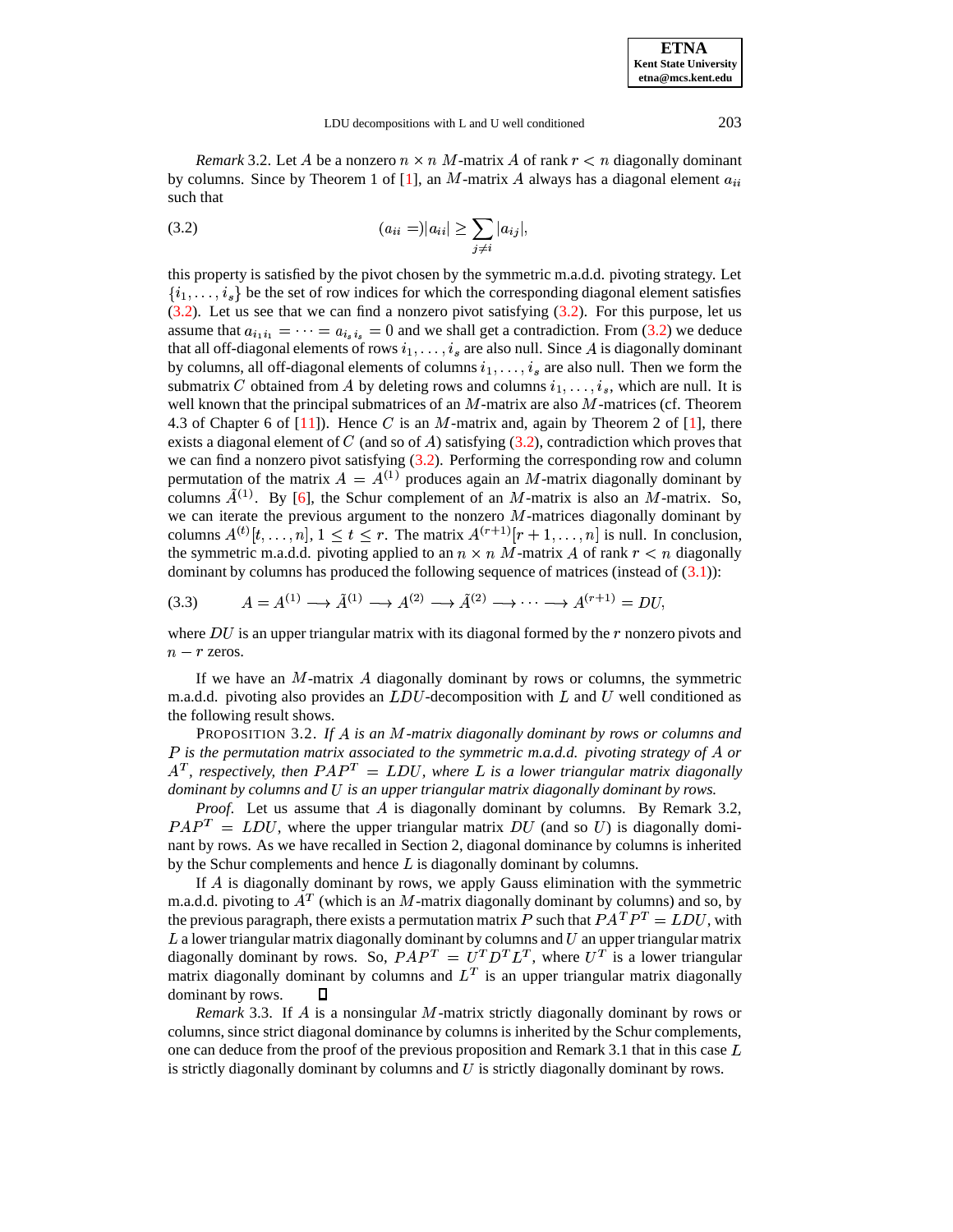As shown in Remark 4.6 and Proposition 4.7 of [\[12\]](#page-10-11), if A is a nonsingular  $n \times n$  Mmatrix, the symmetric m.a.d.d. pivoting strategy consists of choosing as pivot row in each step the row whose elements give a maximal sum and it can be implemented in such a way that it costs  $\mathcal{O}(n^2)$  elementary operations beyond the cost of Gauss elimination with no pivoting. Taking into account Remark 3.2, these properties also hold for singular M-matrices diagonally dominant by columns. In fact, following the notations of Proposition 4.7 of [\[12\]](#page-10-11), let  $e := (1, \ldots, 1)^T$  and  $b_1 := Ae$ , and let us assume that A is an  $n \times n$  nonsingular Mmatrix (resp., an M-matrix A of rank  $r < n$  diagonally dominant by columns). The symmetric m.a.d.d. pivoting strategy produces the sequence of matrices  $(3.1)$  (resp.,  $(3.3)$ ) and the calculation of the corresponding sequence of vectors

$$
b_1 = b_1^{(1)} \longrightarrow \tilde{b_1}^{(1)} \longrightarrow b_1^{(2)} \longrightarrow \tilde{b_1}^{(2)} \longrightarrow \cdots \longrightarrow b_1^{(m)} = \tilde{b_1}^{(m)},
$$

where  $m = n$  (resp.,  $m = r + 1$ ) increases in  $\mathcal{O}(n^2)$  elementary operations the computational cost of Gaussian elimination. Then the maximal component among the last  $n - k + 1$ components of  $b_1^{(k)}$  gives the kth pivot of the symmetric m.a.d.d. pivoting strategy (take into account that each of those components of  $b_1^{(k)}$  gives the sum of the elements of the corresponding row of the submatrix of  $A^{(k)}[k...;n]$ , which is also an M-matrix and so it has nonnegative diagonal entries and nonpositive off-diagonal entries).

The next example shows that applying symmetric complete pivoting to an  $M$ -matrix diagonally dominant by columns does not guarantee that the upper triangular factor is diagonally dominant, in contrast to the symmetric m.a.d.d. pivoting, where both triangular factors are diagonally dominant. In fact, the condition number of the upper triangular factor corresponding to the symmetric complete pivoting is considerably larger than the condition number of the upper triangular factor corresponding to the symmetric m.a.d.d. pivoting.

*Example* 3.2. Given the M-matrix diagonally dominant by columns

$$
A = \left[\begin{array}{rrrr} 10 & -20/3 & -20/3 & -20/3 \\ -2 & 59/6 & -35/12 & -19/24 \\ -3 & -5/2 & 79/8 & -31/16 \\ -5 & -2/3 & -1/6 & 19/2 \end{array}\right],
$$

then the permutation matrix associated to the symmetric complete pivoting is the identity and  $A = L_1 D_1 U_1$ , where

$$
L_1 = \left[\begin{array}{cccc} 1 & 0 & 0 & 0 \\ -1/5 & 1 & 0 & 0 \\ -3/10 & -9/17 & 1 & 0 \\ -1/2 & -8/17 & -44/45 & 1 \end{array}\right], \quad U_1 = \left[\begin{array}{cccc} 1 & -2/3 & -2/3 & -2/3 \\ 0 & 1 & -1/2 & -1/4 \\ 0 & 0 & 1 & -9/10 \\ 0 & 0 & 0 & 1 \end{array}\right].
$$

If P is the permutation matrix associated to the symmetric m.a.d.d. pivoting, then  $PAP<sup>T</sup>$  =  $L_2 D_2 U_2$ , where

$$
P = \begin{bmatrix} 0 & 1 & 0 & 0 \\ 0 & 0 & 0 & 1 \\ 0 & 0 & 1 & 0 \\ 1 & 0 & 0 & 0 \end{bmatrix}, \quad L_2 = \begin{bmatrix} 1 & 0 & 0 & 0 \\ -4/59 & 1 & 0 & 0 \\ -15/59 & -6057/26752 & 1 & 0 \\ -40/59 & -1275/1672 & -4080/4139 & 1 \end{bmatrix}
$$

and

$$
U_2=\left[\begin{array}{cccc} 1 & -19/236 & -35/118 & -12/59 \\ 0 & 1 & -301/17936 & -909/1672 \\ 0 & 0 & 1 & -27770/53807 \\ 0 & 0 & 0 & 1 \end{array}\right].
$$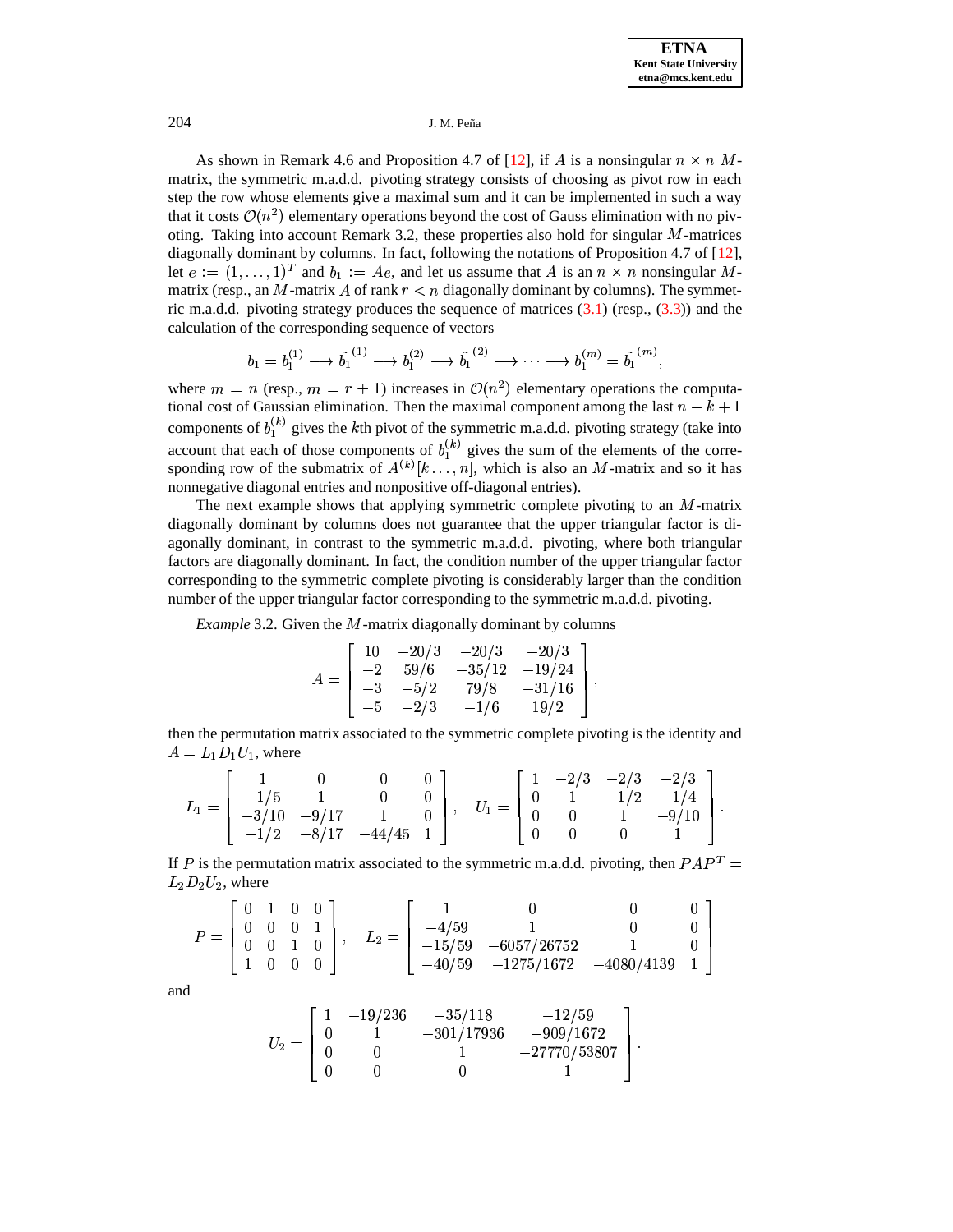**ETNA Kent State University etna@mcs.kent.edu**

LDU decompositions with L and U well conditioned 205

Both lower triangular matrices inherit the diagonal dominance by columns and so their con-dition numbers satisfy the corresponding bound of Proposition [2.1:](#page-1-1)  $\kappa_{\infty}(L_1) \approx 11.67$  and  $\kappa_{\infty}(L_2) \approx 13.59$ . On the other hand, the upper triangular matrix  $U_2$  obtained by the symmetric m.a.d.d. pivoting is diagonally dominant by rows and satisfies  $\kappa_{\infty}(U_2) \approx 2.81$ . In contrast, the upper triangular matrix  $U_1$  obtained by the symmetric complete pivoting is not diagonally dominant by rows and its condition number does not satisfy the corresponding bound of Proposition [2.1](#page-1-1) and is considerably greater than that of  $U_2$ :  $\kappa_{\infty}(U_1) = 13.2$ .

**4. An efficient and accurate algorithm for the LDU-decomposition of diagonally dominant M-matrices.** A *rank revealing decomposition* of a matrix A is defined in [\[4\]](#page-10-7) as a decomposition  $A = XDY^T$ , where X, Y are well conditioned and D is a diagonal matrix. In that paper it is shown that if we can compute an accurate rank revealing decomposition then we also can compute (with an algorithm presented there) an accurate singular value decomposition. Given an  $M$ -matrix diagonally dominant by rows or columns, by Proposition  $3.2$  and Proposition [2.1](#page-1-1) the  $LDU$ -factorization associated to symmetric m.a.d.d. pivoting is a rank revealing decomposition. In this section, we show that we can compute accurately this *LDU*-factorization. For this purpose, we shall assume that we have an  $n \times n$  *M*-matrix *A* of rank  $r$  diagonally dominant by columns (if it is diagonally dominant by rows we can apply the construction to  $A<sup>T</sup>$ ). In [\[2\]](#page-10-15) it is shown that, given an M-matrix A diagonally dominant by rows (resp., columns), the off-diagonal elements and the row sums (resp., column sums) are natural parameters in many applications and that small relative changes in those quantities produce small relative changes in the entries of A (and of  $A^{-1}$  if A is nonsingular). In conclusion, we assume that, if  $\vec{A}$  is diagonally dominant by columns, we know the off-diagonal entries and the column sums.

Let us consider the sequences of matrices [\(3.1\)](#page-3-0) (if  $r = n$ ) or [\(3.3\)](#page-5-1) (if  $r < n$ ) obtained when applying symmetric m.a.d.d. pivoting to  $A = A^{(1)}$ . Since  $A^{(1)}$  is an M-matrix, it has nonnegative diagonal entries and nonpositive off-diagonal entries and since  $A^{(1)}$  is diagonally dominant by columns, the vector  $c^{(1)} := e^T A^{(1)}$  provided by the column sums of  $A^{(1)}$  is nonnegative. When applying symmetric m.a.d.d. pivoting, we can calculate the corresponding sequence of vectors:

$$
c^{(1)} \longrightarrow \tilde{c}^{(1)} \longrightarrow c^{(2)} \longrightarrow \tilde{c}^{(2)} \longrightarrow \cdots \longrightarrow c^{(m)} = \tilde{c}^{(m)},
$$

(where  $m = n$  if  $r = n$  and  $m = r + 1$  if  $r < n$ ), giving  $c^{(k)}$  and  $\tilde{c}^{(k)}$  the column sums of the corresponding matrices  $A^{(k)}[k,\ldots,n]$  and  $A^{(k)}[k,\ldots,n]$ , respectively. If A is a singular M-matrix of rank  $r < n$  diagonally dominant by columns, then there will be r nonzero pivots and the Schur complement  $A^{r+1}$   $[r+1,\ldots,n]$  will be null.

Let us see a simple relation of the last  $n - k$  components  $c_i^{(k+1)}$   $(j = k + 1, \ldots, n)$  of the vector  $c^{(k+1)}$  and the components of  $\tilde{c}^{(k)}$ . In fact,

<span id="page-7-0"></span>(4.1) 
$$
c_j^{(k+1)} = \sum_{i=k+1}^n a_{ij}^{(k+1)} = \sum_{i=k+1}^n \left( \tilde{a}_{ij}^{(k)} - \frac{\tilde{a}_{ik}^{(k)}}{\tilde{a}_{kk}^{(k)}} \tilde{a}_{kj}^{(k)} \right) = \sum_{i=k+1}^n \tilde{a}_{ij}^{(k)} - \tilde{a}_{kj}^{(k)} \left( \sum_{i=k+1}^n \frac{\tilde{a}_{ik}^{(k)}}{\tilde{a}_{kk}^{(k)}} \right).
$$

Taking into account that

$$
\sum_{i=k+1}^n \frac{\tilde a^{(k)}_{ik}}{\tilde a^{(k)}_{kk}}=\frac{\tilde c^{(k)}_k-\tilde a^{(k)}_{kk}}{\tilde a^{(k)}_{kk}},
$$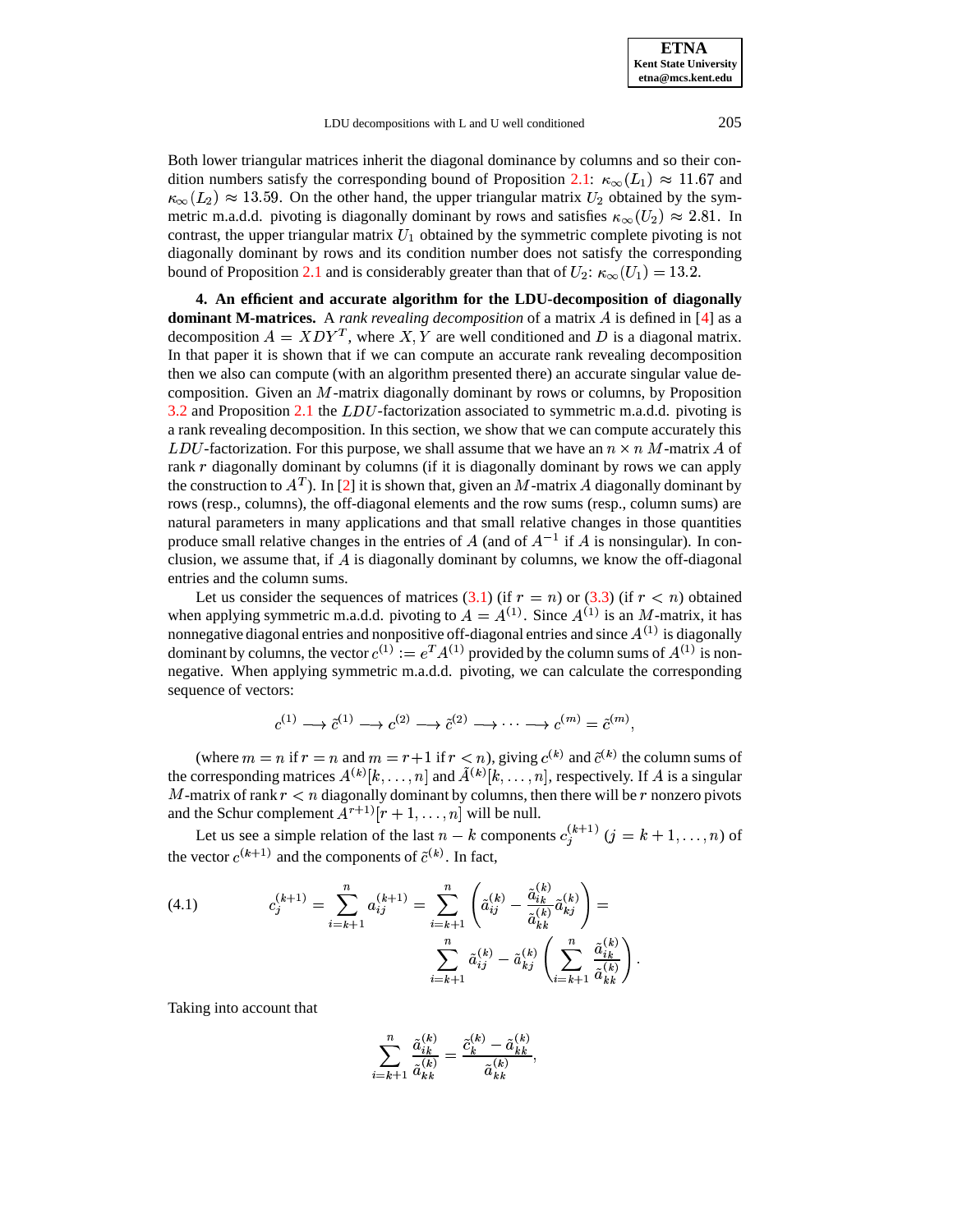we deduce from  $(4.1)$  that

$$
c_j^{(k+1)}=\sum_{i=k}^n \tilde a_{i j}^{(k)}-\frac{\tilde a_{k j}^{(k)}}{\tilde a_{k k}^{(k)}}\tilde c_k^{(k)}
$$

and so

<span id="page-8-0"></span>(4.2) 
$$
c_j^{(k+1)} = \tilde{c}_j^{(k)} - \frac{\tilde{a}_{kj}^{(k)}}{\tilde{a}_{kk}^{(k)}} \tilde{c}_k^{(k)}, \quad j = k+1, \dots, n.
$$

*Remark* 4.1. We have commented in previous sections that if a matrix  $A^{(k)}$  is diagonally dominant by columns, then its Schur complement  $A^{(k+1)}[k+1,\ldots,n]$  is also diagonally dominant by columns. If, in addition, the matrix  $A^{(k)}$  is a nonsingular M-matrix, we can apply formula [\(4.2\)](#page-8-0) and deduce that the diagonal dominance by columns is increased. In fact, since  $\tilde{a}_{ki}^{(k)} \leq 0$ ,  $\tilde{a}_{ki}^{(k)}$  $\tilde{a}_{k}^{(k)} \leq 0$ ,  $\tilde{a}_{k k}^{(k)} > 0$  and  $\tilde{c}_{k k}^{(k)} > 0$  and  $\tilde{c}_{k}^{(k)} > 0$ , v  $_{k}^{(k)} > 0$ , we derive from [\(4.2\)](#page-8-0)

(4.3) 
$$
c_j^{(k+1)} \geq \tilde{c}_j^{(k)}.
$$

*Remark* 4.2. Given a nonsingular  $n \times n$  *M*-matrix *A* diagonally dominant by columns, [\(4.2\)](#page-8-0) also shows that we can calculate the vectors  $(c^{(k)})_{2 \leq k \leq n}$  from  $c^{(1)}$  with an additional cost of  $\mathcal{O}(n^2)$  elementary operations to that of Gauss elimination with symmetric m.a.d.d. pivoting. As we have commented above, we assume that we know the off-diagonal entries and the vector  $c^{(1)}$  of column sums.

We say that we compute an accurate  $LDU$ -decomposition if we compute with small relative error each entry of  $L, D$  and  $U$ , that is, the relative error of each mentioned entry is bounded by  $\mathcal{O}(\varepsilon)$ , where  $\varepsilon$  is the machine precision. Given an algebraic expression defined by additions, subtractions, multiplications and divisions and assuming that each initial real datum is known to high relative accuracy, then it is well known that the algebraic expression can be computed accurately if it is defined by sums of numbers of the same sign, products and quotients (cf. p. 52 of [\[4\]](#page-10-7)). In other words, the only forbidden operation is true subtraction, due to possible cancellation in leading digits.

Let us see that we can can compute accurately the  $LDU$ -factorization associated to Gauss elimination with symmetric m.a.d.d. pivoting of an M-matrix  $A = A^{(1)}$  diagonally dominant by columns if we know the off-diagonal elements  $a_{ii}^{(1)}(\leq 0)$  (i  $\neq j$ ) and the column sums - 1 - 1 8  $\binom{1}{i} \geq 0$   $(j = 1, \ldots, n)$  of the matrix. Since we know the off-diagonal elements and all are nonpositive, then we can calculate accurately their column sums:

(4.4) 
$$
s_j^{(1)} = \sum_{i=1, i \neq j}^{n} a_{ij}^{(1)}, \quad j = 1, \dots, n.
$$

Clearly, calculating  $s_i^{(1)}$ ,  $j = 1, ..., n$ , requires  $n(n-2)$  sums. Again, when applying symmetric m.a.d.d. pivoting, we can calculate the corresponding sequence of vectors:

 $s^{(1)} \longrightarrow \tilde{s}^{(1)} \longrightarrow s^{(2)} \longrightarrow \tilde{s}^{(2)} \longrightarrow \cdots \longrightarrow s^{(m)} \longrightarrow \tilde{s}^{(m)},$ 

the contract of the contract of the contract of

(where  $m = n - 1$  if A is nonsingular and  $m = r$  if rank  $A = r < n$ ) giving  $s^{(k)}$  and  $\tilde{s}^{(k)}$  the column sums of the off-diagonal elements of the corresponding matrices  $A^{(k)}[k,\ldots,n]$  and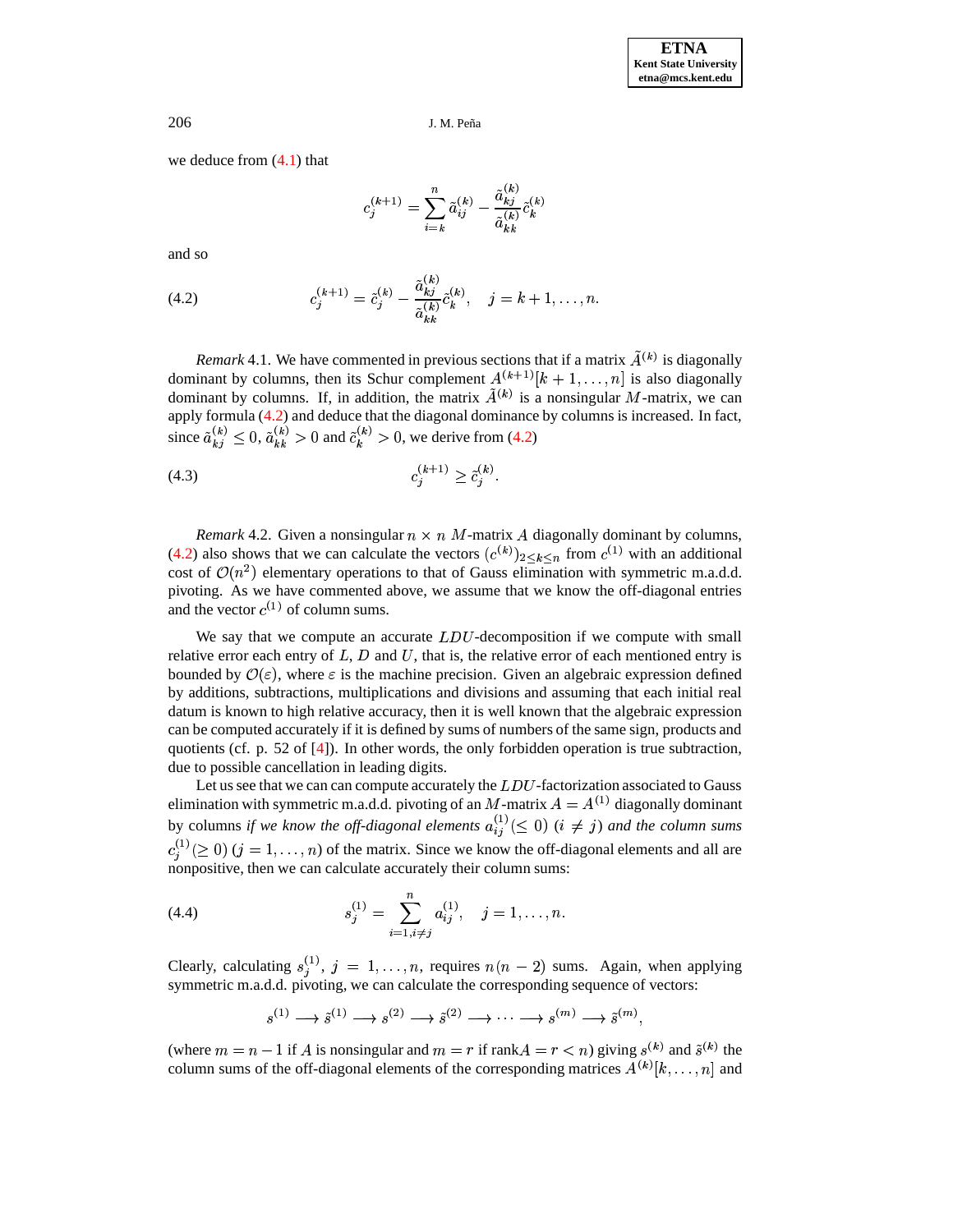$A^{(k)}[k,\ldots,n]$ , respectively (see [\(3.1\)](#page-3-0) or [\(3.3\)](#page-5-1)). Observe that

<span id="page-9-0"></span>(4.5) 
$$
s_j^{(k+1)} = \sum_{i=k+1, i \neq j}^{n} a_{ij}^{(k+1)}, \quad j = k+1, \dots, n.
$$

We can calculate by [\(4.5\)](#page-9-0) the column sums of the off-diagonal elements  $s_i^{(k+1)}$  with an additional cost of  $\mathcal{O}(n^3)$  elementary operations.

In conclusion, given the off-diagonal elements and the column sums, we have seen that we can calculate accurately  $s_i^{(1)}(\leq 0)$   $(j = 1, \ldots, n)$  and then we can perform accurately the following steps:

1. Calculation of the diagonal elements of  $A = A^{(1)}$ :  $a_{ii}^{(1)} = c_i^{(1)}$ .  $\begin{array}{ccc} \n\begin{array}{ccc} \n\cdot & \cdot & \n\cdot & \n\end{array} & \n\begin{array}{ccc} \n\cdot & \cdot & \n\cdot & \n\cdot & \n\end{array} & \n\end{array}$  8  $\gamma$  -  $\gamma$  -  $\gamma$  -  $\gamma$  -  $\gamma$  -  $\gamma$  -  $\gamma$  $s_i^{(1)}, j = 1, \ldots, n.$ 

2. After applying the symmetric m.a.d.d. pivoting in order to choose the first pivot and forming the matrix  $A^{(1)}$  (whose column sums  $\tilde{c}_i^{(1)}$  coincide, up to the order, with those of  $A^{(1)}$ ), we calculate the multipliers

$$
l_{i1} = \frac{\tilde{a}_{i1}^{(1)}}{\tilde{a}_{11}^{(1)}} (\leq 0), \quad i = 2, \ldots, n.
$$

3. Calculation of the off-diagonal elements of  $A^{(2)}[2,\ldots,n]$ :  $a_{ij}^{(2)} = \tilde{a}_{ij}^{(1)}$  $\overline{u}_1$   $\overline{u}_2$   $\overline{u}_1$   $\overline{u}_1$  8  $l_{ij}^{(1)}-l_{i1}\tilde{a}_{1j}^{(1)}$  8  $1i$ (observe that  $\tilde{a}_{ij}^{(1)}$  and  $-l_{i1}\tilde{a}_{1j}^{(1)}$  are both  $\binom{1}{1}$  are both nonpositive).

4. Calculation of the column sums of  $A^{(2)}[2,\ldots,n]$  by [\(4.2\)](#page-8-0) for  $k=1$  (observe that  $-2$   $-2$  $\epsilon_i^{(1)}$  and  $-\frac{a_{1j}}{2(1)}\tilde{c}_1^{(1)}$  are be  $\tilde{a}_{1}^{(1)}$  (1)  $\tilde{a}^{(1)}$  <sup>-1</sup>  $\cdots$  $_1^{(1)}$  are both nonnegative).

5. Calculation of the column sums of the off-diagonal elements of  $A^{(2)}[2,\ldots,n]$  by [\(4.5\)](#page-9-0) (observe that all elements  $a_{ii}^{(2)}$ ,  $i \in \{2, ..., n\} - \{j\}$ , are nonpositive).

Now we can iterate the previous procedure with the corresponding sequence of matrices  $A^{(2)}[2,\ldots,n],\ldots,A^{(n-1)}[n-1,n],$  until obtaining DU from which we also can compute accurately D and U (if  $rank A = r < n$ , we can stop after calculating r matrices of the sequence because the matrix  $A^{(r+1)}[r+1,\ldots,n]$  is null).

*Remark* 4.3. The computational cost of the previous procedure to compute accurately the  $LDU$ -factorization associated to Gauss elimination with symmetric m.a.d.d. pivoting of a nonsingular  $n \times n$  M-matrix diagonally dominant by columns is  $\mathcal{O}(n^3)$  elementary operations. This follows from the following facts: calculating  $s_j^{(1)}$ ,  $j = 1, \ldots, n$  requires  $\mathcal{O}(n^2)$  elementary operations, the symmetric m.a.d.d. pivoting strategy can be implemented so that it adds  $\mathcal{O}(n^2)$  elementary operations to the  $\mathcal{O}(n^3)$  elementary operations of Gauss elimination (as shown at the end of the previous section), the iterated application of step 1 of the previous procedure increases a total cost of  $\mathcal{O}(n^2)$  elementary operations, the iterated application of step 4 of the previous procedure increases a total cost of  $\mathcal{O}(n^2)$  elementary operations (see Remark 4.2), the iterated application of step 5 of the previous procedure increases a total cost of  $\mathcal{O}(n^3)$  elementary operations and obtaining D and U from DU adds  $\mathcal{O}(n^2)$  elementary operations.

By Propositions  $3.2$  and  $2.1$ , the  $LDU$ -factorization associated to symmetric m.a.d.d. pivoting of a nonsingular  $n \times n$  *M*-matrix diagonally dominant by columns is a rank revealing decomposition and, by Remark 4.3, we can compute it accurately with  $\mathcal{O}(n^3)$  elementary operations. Finally, let us take into account that the algorithm of  $[4]$  for computing an accurate singular value decomposition from a rank revealing decomposition has a complexity of  $\mathcal{O}(n^3)$ elementary operations.